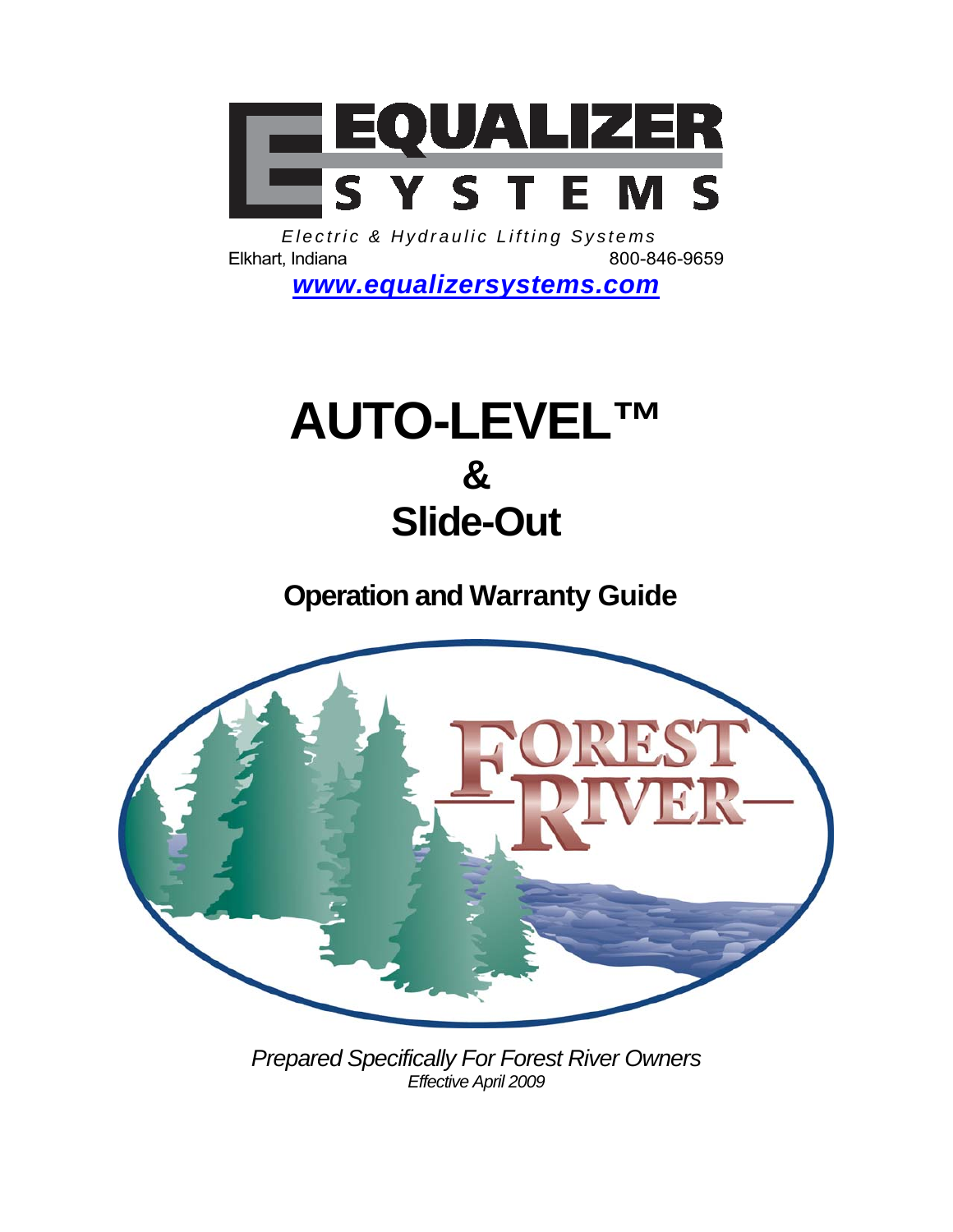## **TABLE OF CONTENTS**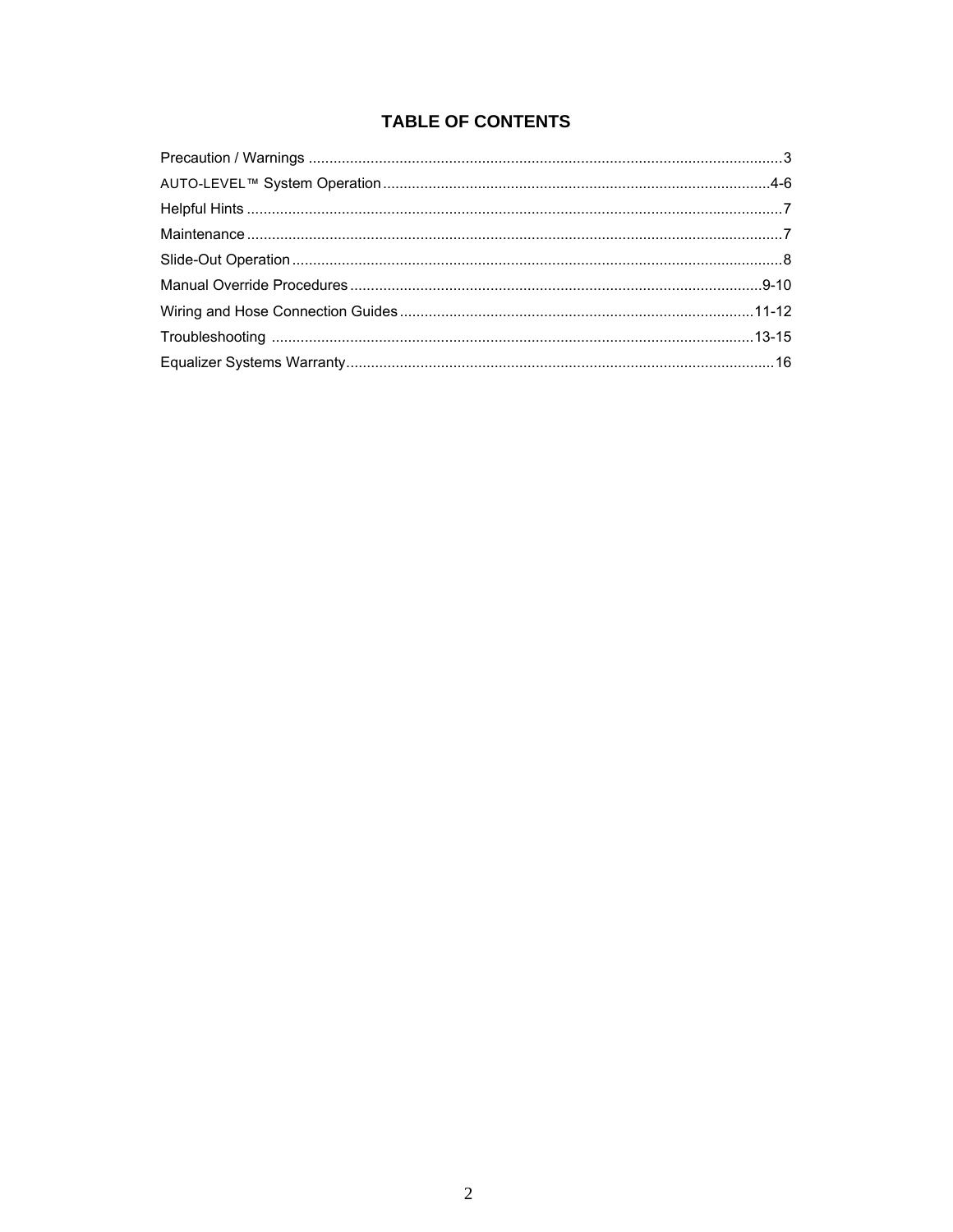# **Important Warnings and Precautions**

# **WARNING**

#### **READ ENTIRE INSTRUCTIONS AND ALL PRECAUTIONS PRIOR TO INSTALLING, USING, OR TROUBLESHOOTING THIS EQUIPMENT**



- The system operates using hydraulic fluid under high pressure. Extreme fluid pressure can be present even if the system is not operating. System forces and pressures can cause severe injury or death if used improperly or modified. Service work should only be performed by trained technicians.
- Do not attempt to operate any portion of the hydraulic systems when the vehicle is in motion.
- Visually confirm that all leveling jacks are retracted prior to travel.
- Make sure there are no obstructions in the extend or retract paths of the jacks or slide-outs.
- Do not use the leveling jacks to lift the unit to perform any kind of service work or to change tires. The system is designed as a leveling and stabilizing system and is not meant to lift the coach off the ground.
- Do not go under vehicle when leveling jacks are extended.
- Do not operate any system functions while anyone is under the coach.
- Do not allow excessive motion in the coach during the AUTO-LEVEL™ operation. This could cause the system to level improperly.
- Modification of any factory-supplied item may result in the denial of all warranty claims. Call Equalizer Systems Technical Support prior to any modifications.
- Do not attempt any technical repairs without first consulting the troubleshooting guide in this manual and/or calling Equalizer Systems Technical Support at (800) 845-9659. Failure to do so may result in denial of warranty claims.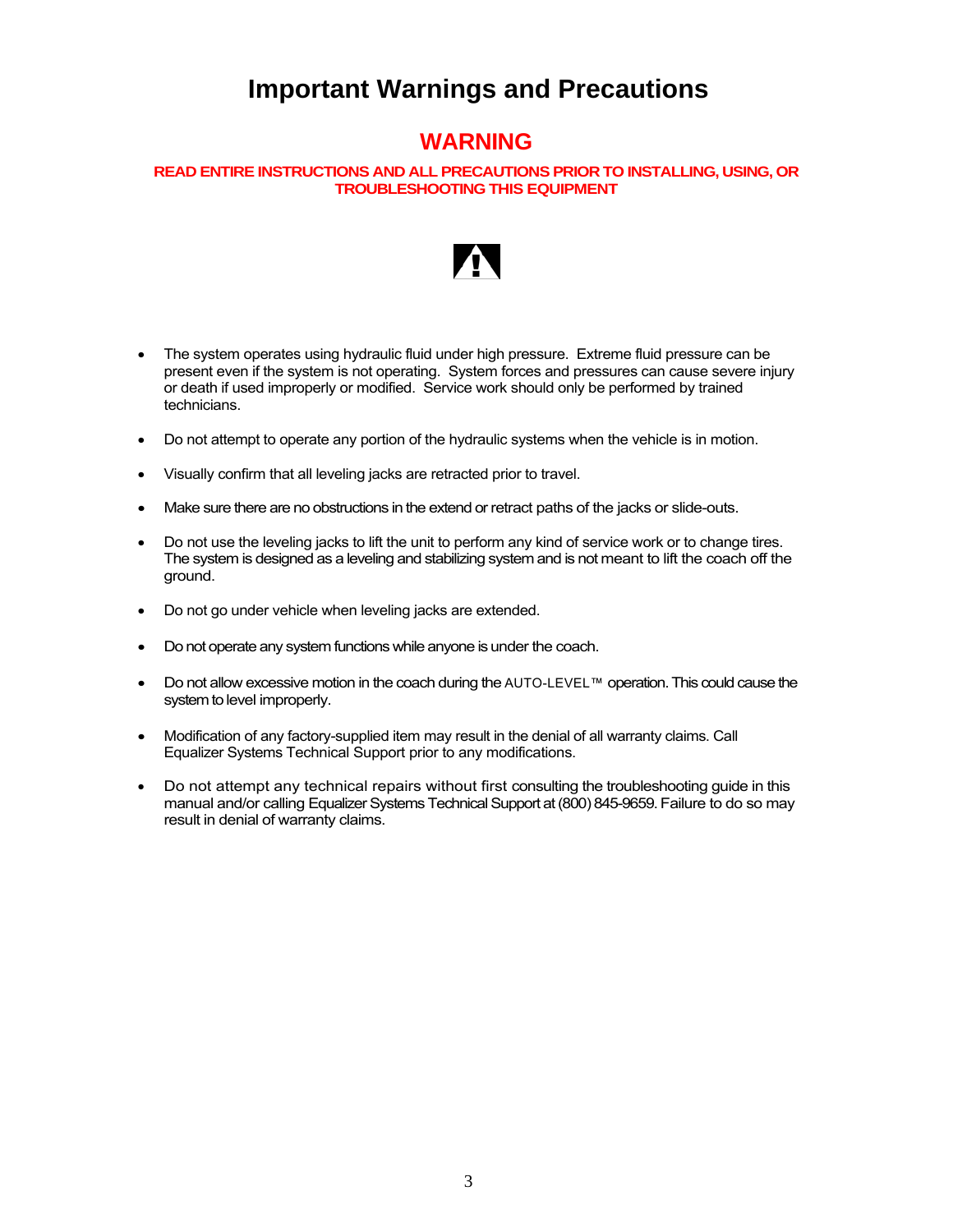

### **Manual Operation**

• **Power On:** Press and release the POWER keypad button to engage power. The LED next to the POWER button should be lit RED when power is on. If an ignition disable circuit is present, you will need to have the ignition key in the "OFF" or "AUX" position (depending on wiring scheme chosen) to extend the jacks. If you attempt to extend individual jacks by pressing the DOWN  $\blacktriangledown$ keypad button or all jacks with the AUTO-LEVEL™ button, you will hear a "deny" tone from the keypad if the ignition key is in the improper position.



- **Planting the Jacks:** Using the DOWN ▼ keypad button, extend each jack until they contact the ground (this is referred to as "planting" the jacks). As you extend each jack, an LED light positioned next to each to each jack's UP ▲ and DOWN ▼, buttons will indicate the jack is out of the "stowed" position. Jacks may be operated individually or in pairs. **Do not manually overextend individual jacks. This may cause unwanted stress on the coach or the jacks.**
- **Leveling the Coach:** Use a bubble level on a flat surface in the center of the coach as a reference. Level the vehicle by using DOWN  $\blacktriangledown$  or UP ▲ keypad buttons until the vehicle is level. Jacks may be operated individually or in pairs as long as they are operated in the same direction. Do not attempt to lift the vehicle off the tires. Once level, Press and release the POWER button. Note: The keypad may be left on once level has been achieved. The keypad will enter "sleep mode" after five minutes of inactivity.
- **Retracting the Jacks:** To retract all jacks simultaneously, press and release the ALL RETRACT button. All jacks will automatically retract and return to stowed position. The pump will run in retract mode until all of the jacks are fully stowed (plus an additional 5 seconds) up to a maximum of 60 seconds. You may stop the ALL RETRACT by pressing any button on the keypad. An individual jack can be retracted by using the UP ▲ button for each individual jack. The LED lights positioned next to each to each jack's UP ▲ and DOWN ▼, buttons will turn off, indicating the jacks are in the "stowed" position.
- **Power OFF:** Press and Release the POWER keypad button.



 **Visually confirm all jacks are retracted prior to travel.**

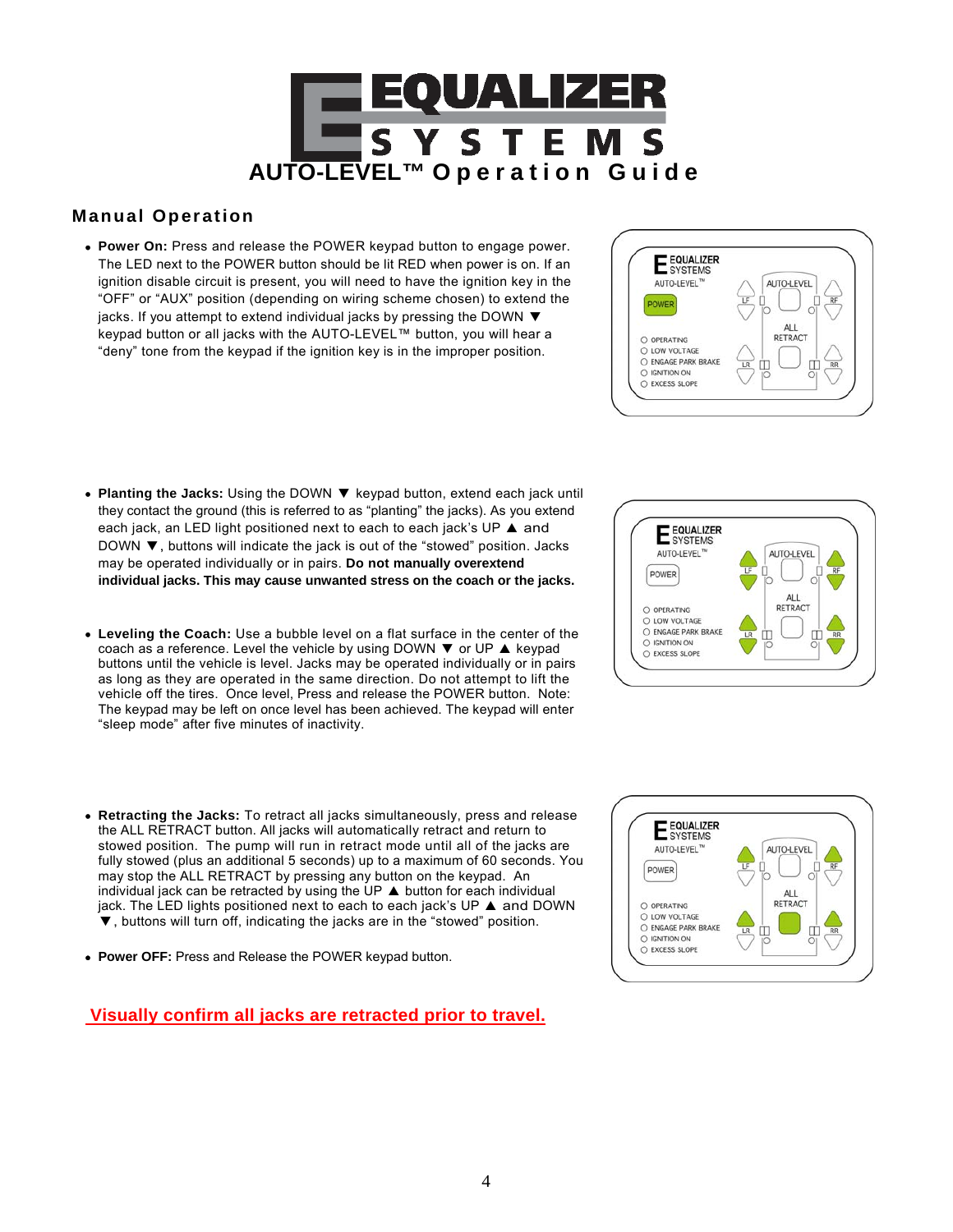• **Setting the Null:** The Null or "level position" has been preset from the factory. However, if the coach is not level following an attempt to AUTO-LEVEL™, the Null is easy to reprogram. To set the null, push and release the POWER keypad button to engage power. The LED next to the POWER button should be lit RED when power is on. Level the coach by deploying jacks manually (using the DOWN  $\blacktriangledown$  keypad buttons, extend each jack until the coach is level), or by simply parking the coach on a level site. You do not need to have jacks deployed to set the null. Use a bubble level on a flat surface in the center of the coach as a reference. Once the coach is level, turn the POWER off at the panel. Depress and hold the AUTO-LEVEL™ keypad button. Continue to hold the AUTO-LEVEL™ button and press release the POWER button, and listen for a series of beeps. After the panel has beeped 5 to 6 times, release the AUTO-LEVEL™ button (the keypad will continue to beep as long as the AUTO-LEVEL™ button is held). The new null has been set and the panel will maintain this setting. Press and release the ALL RETRACT button to retract the jacks to the stowed position.

### **Automatic AUTO-LEVEL™ Operation**

- **Power On:** Push and release the POWER button to engage power. The LED next to the POWER button should be lit RED when power is on. You will need to have the ignition key in the "off" position to extend the jacks. If you attempt to extend individual jacks by pressing the DOWN — button or all jacks with the AUTO-LEVEL button, you will hear a "deny" tone from the keypad if the ignition key is in the improper position.
- **AUTO-LEVEL™:** Press the AUTO-LEVEL™ button and release. The system will send out a continuous series of beeps, the 'OPERATING' LED will flash RED to let you know AUTO-LEVEL™ is operating and will automatically level the coach. When completed, the keypad will signal a successful level with a dual-level tone. Press and release the POWER button. Note: The keypad may be left on once level has been achieved. The keypad will enter "sleep mode" after five minutes of inactivity
- **Retracting the Jacks:** The Equalizer System provides the ability to retract the jacks using the ALL RETRACT button or the UP D button for each individual jack. All jacks will automatically retract and return to stowed position when the ALL RETRACT button is pressed and released. The pump will run in retract mode until all of the jacks are fully stowed (plus an additional 5 seconds) up to a maximum of 60 seconds. You may stop the ALL RETRACT by pressing any button on the keypad. The LED lights positioned next to each to each jack's UP ▲ and DOWN ▼, buttons will turn off, indicating the jacks are in the "stowed" position.
- **Power OFF:** Press and Release the Power Keypad Button

### **Visually confirm all jacks are retracted prior to travel.**

**Note:** There are specific instances when manual extension of one (or more) jack is inhibited (deny tone when DOWN — is depressed). This situation is caused by the 'anti-twist' protocol in the software contained in the control box. Simply stated, the 'anti-twist' protocol denies jack extension if the system senses that a specific corner of the coach is approximately 3 degrees higher than the rest. You will be able to extend other jacks to overcome the slope. *If the system incorrectly senses excessive slope, this can be overcome by re-setting the null. This will allow manual extension of all jacks. Remember to re-set the null after manually leveling the coach.* 



5





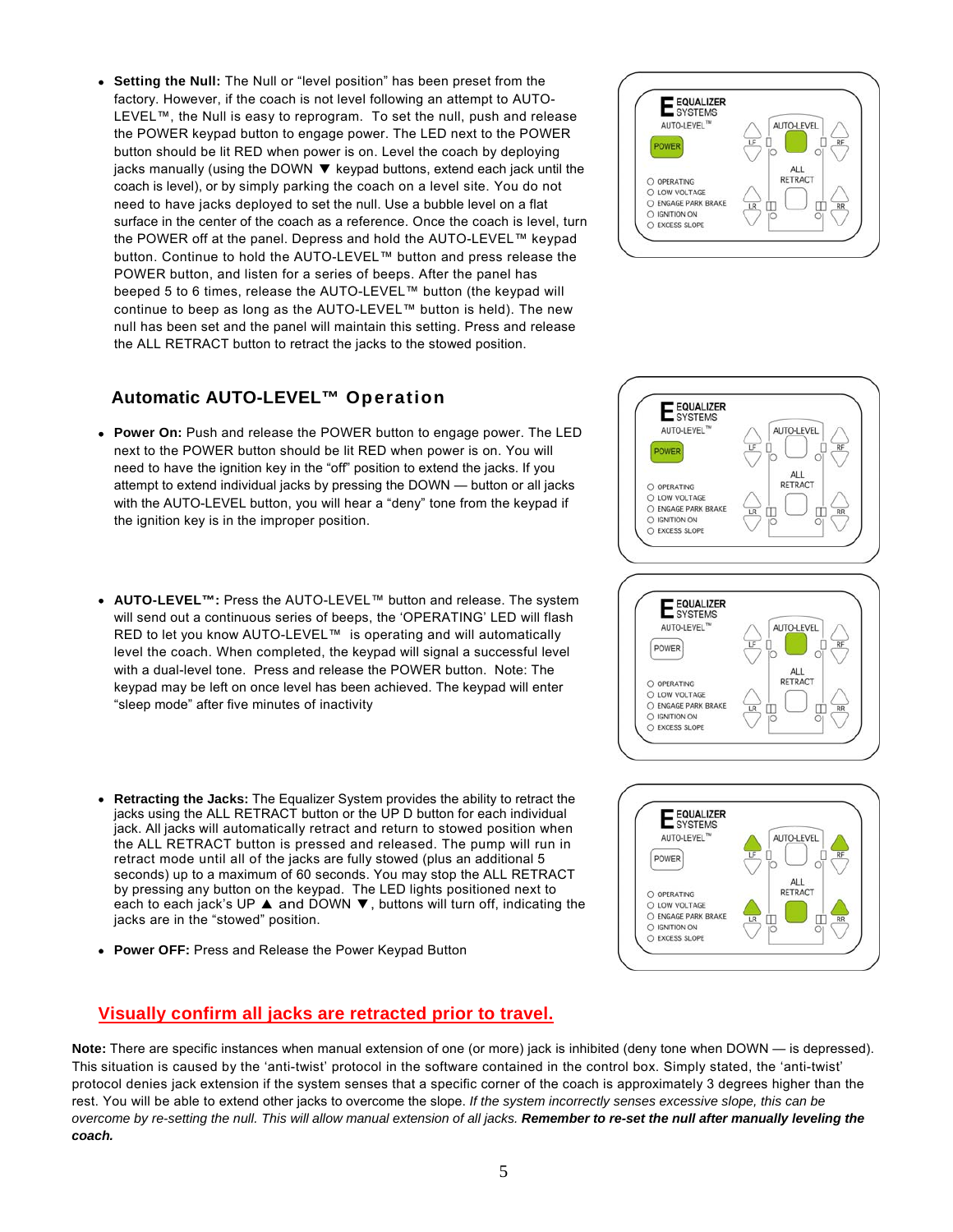# **Keypad Indicator LED's**

There are ten (10) LED indicators on the AUTO-LEVEL™ keypad. The functions of these LED's are detailed below.

**During typical operation, the LED's on the bottom left hand corner of the keypad should NOT be illuminated. The only LED that should light is the 'OPERATING' LED, which should flash during operation.** 

| OFF when power is OFF                                                                                                                                                          | FLASH every 5 sec. In Sleep Mode                                |
|--------------------------------------------------------------------------------------------------------------------------------------------------------------------------------|-----------------------------------------------------------------|
| OFF when jack(s) are stowed                                                                                                                                                    |                                                                 |
| 'OPERATING' LED FLASHING Red w/ Auto Level or All Retract                                                                                                                      | OFF when keypad is idle or 'sleeping'                           |
|                                                                                                                                                                                | OFF when voltage is above 10.5 volts dc                         |
| 'ENGAGE PARK BRAKE' LEDON Red when park brake is not set<br>OFF when park brake is set.                                                                                        |                                                                 |
| OFF when ignition is OFF                                                                                                                                                       |                                                                 |
| 'EXCESS SLOPE' LEDON Red following an Auto Level attempt, if                                                                                                                   | system cannot overcome slope<br>OFF when slope is not excessive |
| If the LOW VOLTAGE, ENGAGE PARK BRAKE, IGNITION ON or EXCESS SLOPE<br>LED's illuminate, an 'error' condition is present and must be corrected prior to<br>operating the jacks. |                                                                 |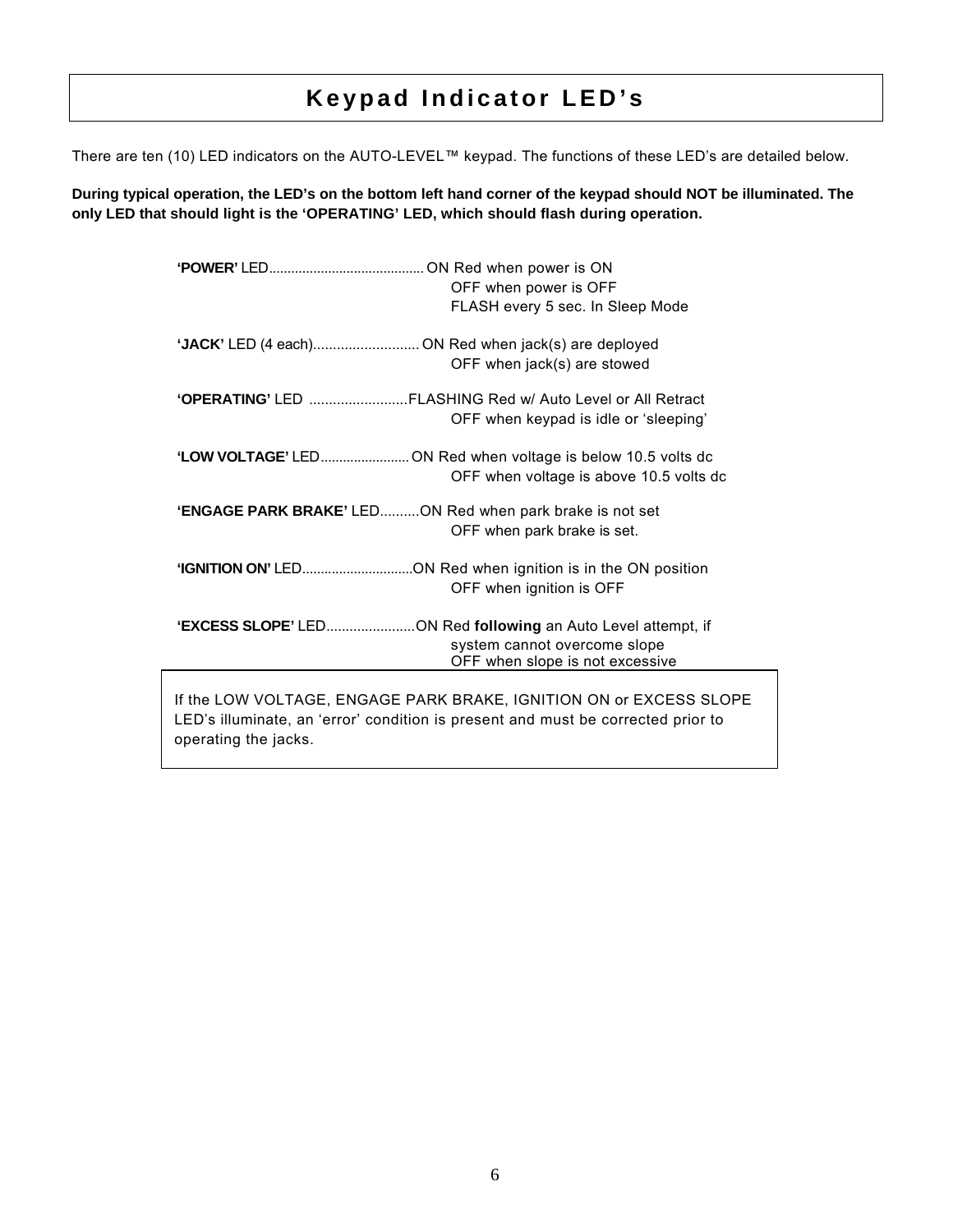# **Helpful Hints**

- If your coach is equipped with air suspension, it is recommended that the coach be started and chassis air pressure allowed to build before pressing ALL RETRACT. This will ensure adequate air supply to the chassis air valves.
- Your system may be equipped with a manual override option (consult vehicle manufacturer). Refer to the Manual Override section of this manual for the proper procedure. It is usually better to review this procedure *prior* to its actual use, rather than having to learn a new procedure in difficult environments.
- You may allow any automatic function to run for the entire programmed time (and stop automatically), or you may stop the action by pressing any button on the keypad.
- To ensure proper leveling, do not move around in the coach during the AUTO-LEVEL™ process. Leveling may be unsuccessful if motion is present.
- AUTO-LEVEL™ is a microprocessor-controlled system. Proper and adequate battery voltage and permanent chassis ground are essential.
- Operate jacks first, then slide-outs
- When operating slide-outs, the Jacks Down indicator lights may illuminate.

# **Maintenance**

- Maintain the reservoir level to a minimum of 3/4 full with Dexron III Transmission fluid.
- Change fluid if the reservoir shows signs of contamination: debris or water.
- If the vehicle is parked in an extremely hot and/or humid environment with jacks and slide-outs extended for long periods (over 30 days), spray the cylinder rods with WD40 to prevent corrosion.
- The slide-out mechanisms are designed to operate without added lubrication. Greases and oils can trap and collect dirt that can lead to premature wear. If desired, a coating of WD40 or silicon spray can be applied to the mechanism to prevent rust. Wipe off any excess.
- Proper maintenance of the vehicles electrical system is important for proper system operation. Proper voltage and grounding is critical. Follow the battery manufacturer's guidelines regarding battery care and maintenance.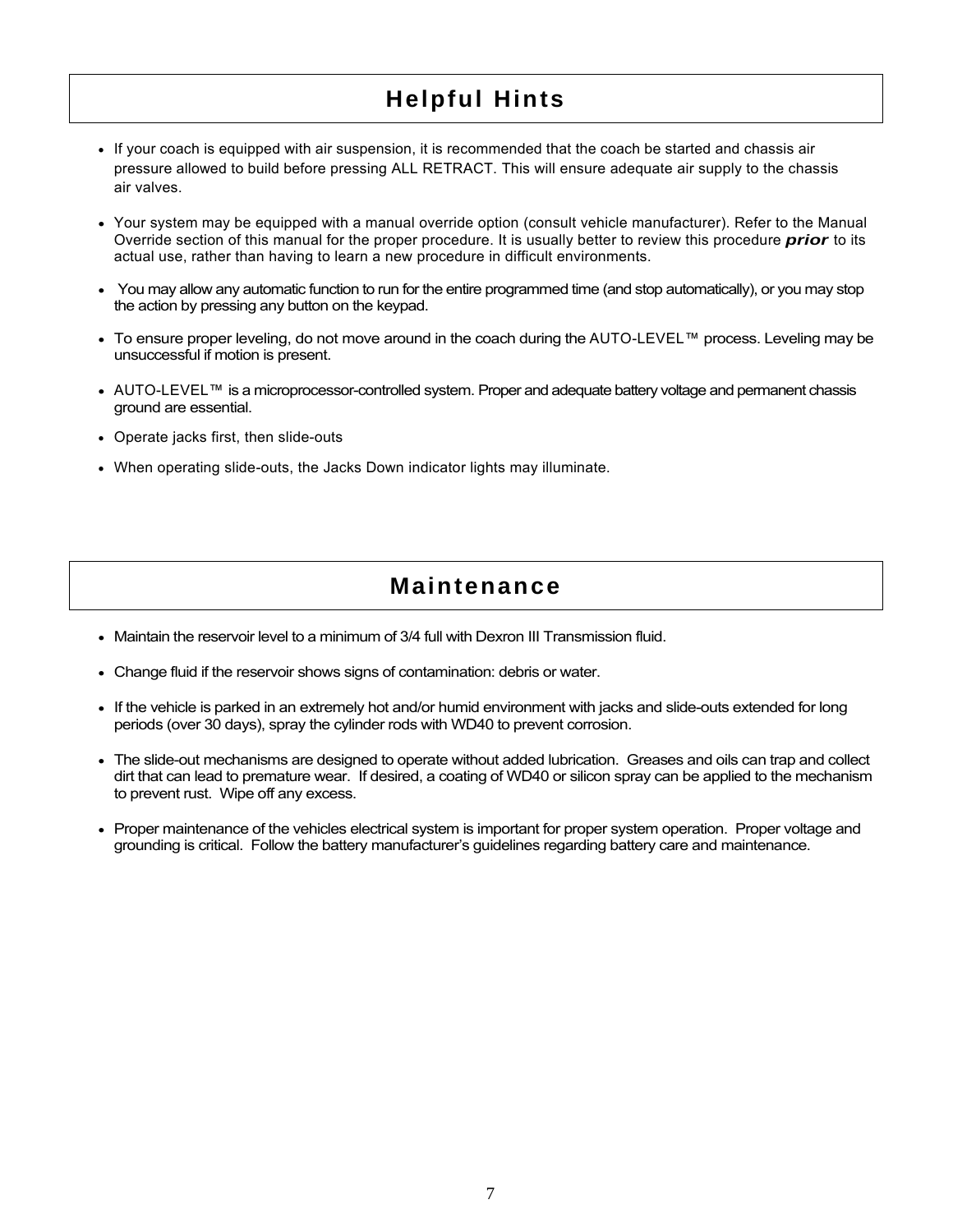# **Slide-Out Operation**

Park and level the unit prior to extending the slide-outs. To prepare for travel, retract the slide-outs prior to retracting the leveling jacks.

Slide rooms will operate with the ignition key in the 'OFF' position ONLY.

To EXTEND the Slide-Out rooms: Press and hold the OUT / EXTEND button. Hold the button until the room reaches the end of its travel

To RETRACT the Slide-Out rooms: Press and hold the IN / RETRACT button. Hold the button until the room reaches the end of its travel

**Note: Slide-Out systems are designed to fully run through each extension or retraction cycle. Make every effort to fully extend or fully retract a slide-out room each time it is operated. Changing the direction of slide-out movement when the room is in a position other than either fully extended or fully retracted may result in uneven operation of the room.** 

When retracting rooms, a delay may be present until the hydraulic pump builds enough pressure to retract the room. Just continue to press the switch until the room retracts.

Low voltage at the pump assembly can cause erratic operation of the slide-out rooms. Be sure to keep batteries fully charged to prevent erratic operation.

When operating slide-outs, the Jacks Down indicator lights may illuminate. The same hydraulic pump assembly powers both the slide-out and leveling systems. If the leveling control panel is turned ON with the jacks retracted, extending the slide-outs may cause the JACKS DOWN LED to illuminate.

The slide out cable support and timing mechanism for the main slide room was manufactured by Norco Industries in Elkhart Indiana. This portion of the slide out mechanism should not require maintenance during the normal life of the vehicle. The component parts of the slide out mechanism carry a 1 year limited warranty through the final stage manufacturer. If questions arise regarding the function of this mechanism, please refer to the Norco Industries web site at www.norcoind.com or call the service department (800) 347-2232.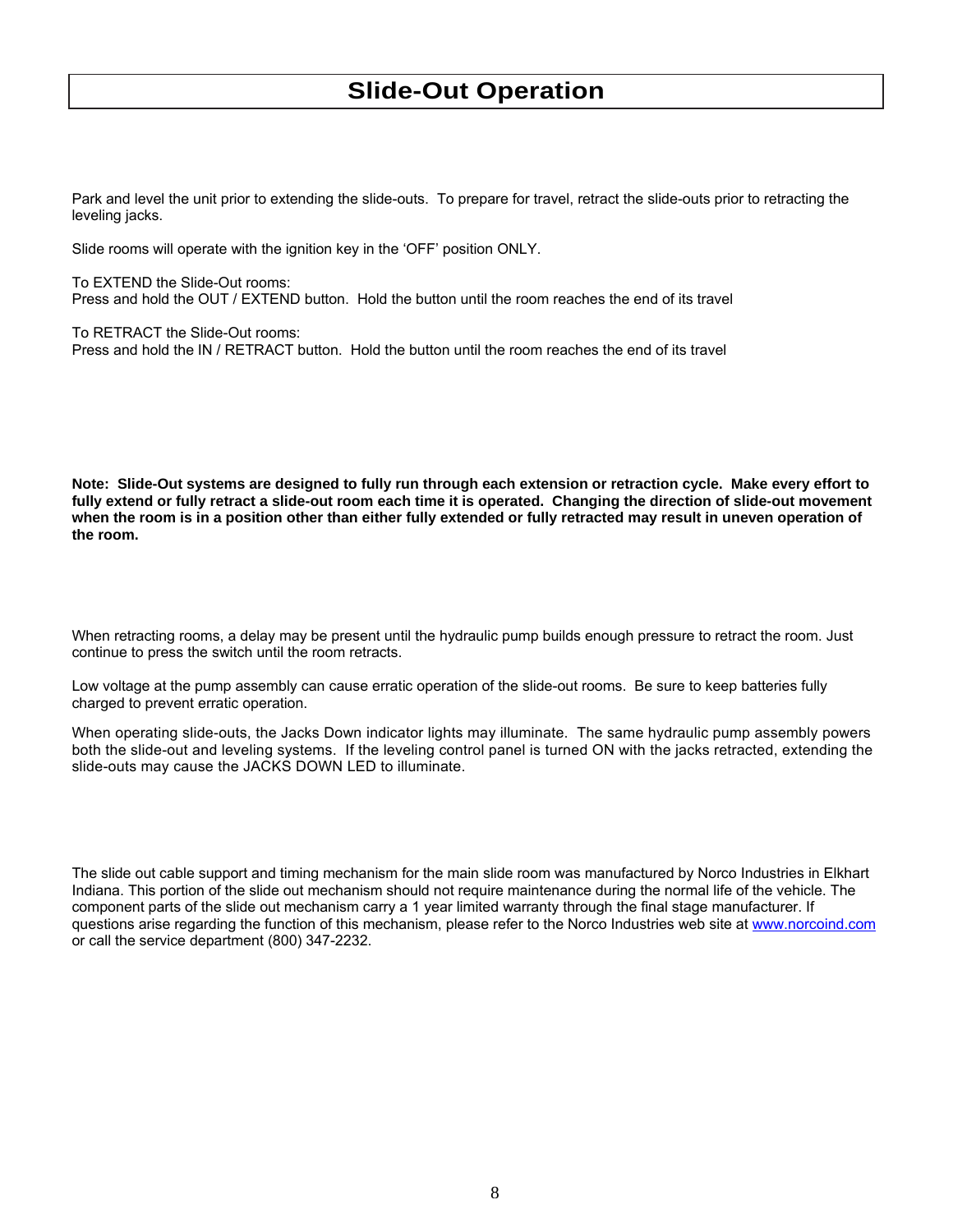# **Manual Override Procedures**

If electrical power is lost to the leveling or slide-out system, your system has been equipped with a manual override option. A coach may come equipped with either a Bi-Rotational or a Uni-Directional Pump Assembly. Please refer to the diagrams in the following section to identify which type of pump assembly is installed on the vehicle.

### **Bi-Rotational**



#### **To manually override (bi-rotational pump assembly):**

- 1) The individual cartridge valves are clustered together on the side of the pump manifold. Valves for leveling jacks are labeled 1 thru 4. See the hose connection section in the Operations Manual to identify the valves for slide-out functions. Locate the screws on the appropriate cartridge valve(s). Using a small flat blade screwdriver, turn the screw(s) clockwise until all the way in and lightly seated (approx 2.5 turns). An individual slide-out room or leveling jack can be manually overridden by only opening the valve associated with that function.
- 2) Access the manual override coupler: Remove the black plastic cap from the end of the motor (use a small flat head screwdriver). Place a drill (2000 rpm minimum) equipped with a 7/16" (11mm) socket on the manual override coupler. Care must be taken to ensure the drill and socket do not contact any wires or hoses.



6) When manual override is complete, return the cartridge valve(s) and DV2 (if equipped) to the normal positions. Reinstall black plastic cap on motor.



Following manual override operation, return all valves to normal operational position. Failure to do so may result in drifting from the retracted (stowed) position of slide-outs or leveling jacks. Cartridge valves: Rotate the center screw fully counter-clockwise until lightly seated.

DV2: Turn the red knob and allow the valve handle to snap IN or Closed. Operate DV2 by hand only- NO TOOLS!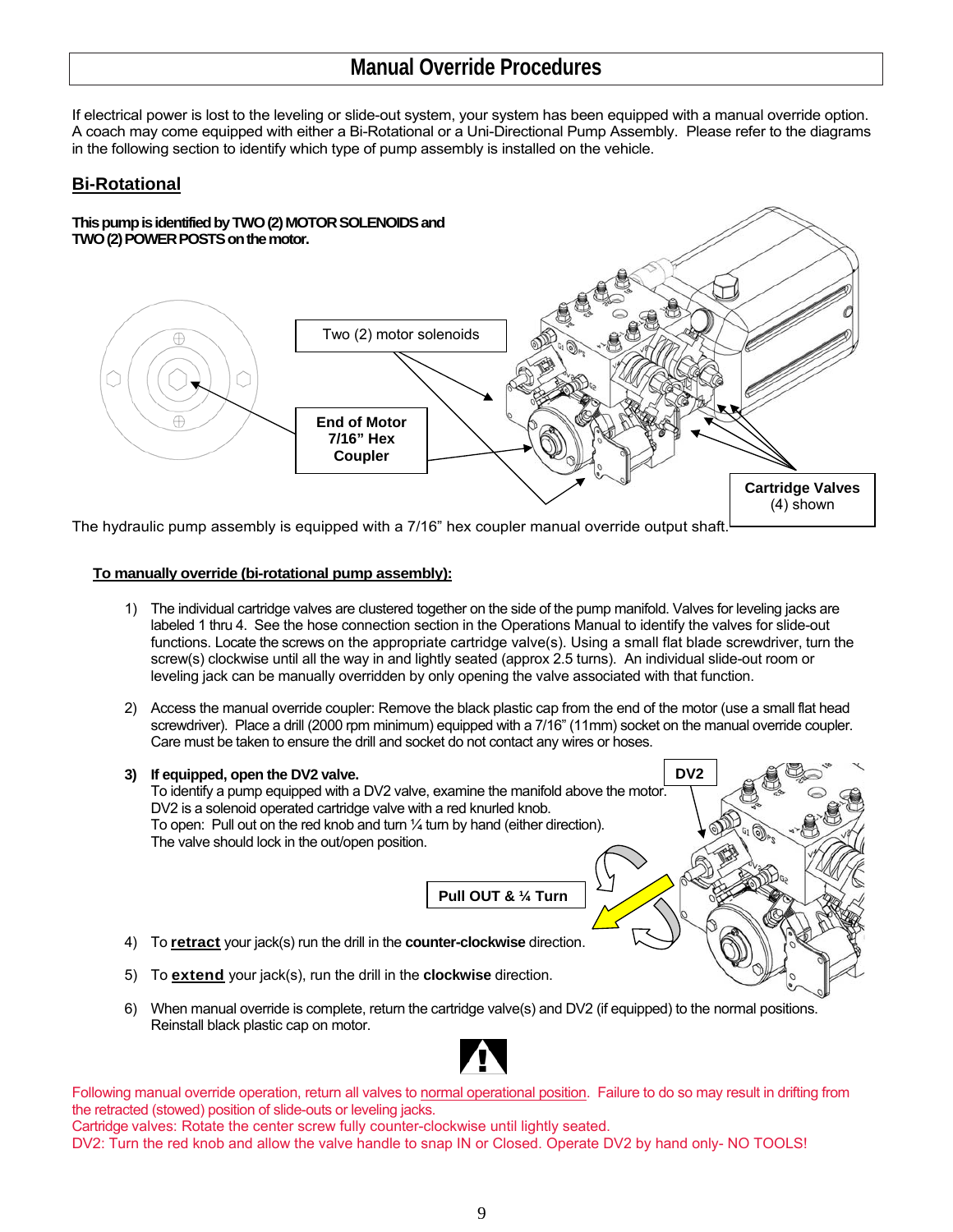#### **THIS PUMP IS IDENTIFIED BY A SINGLE MOTOR SOLENOID AND A SINGLE POWER POST ON THE MOTOR**

Œ

The hydraulic pump assembly is equipped with a 7/16" hex Coupler manual override output shaft. Use a drill fitted with a 7/16" (11mm) hex head driver. The drill must be capable of producing a minimum of 2000 r.p.m. for the pump to develop adequate fluid output.



#### **To manually override (uni-directional pump assembly):**

- 1) The individual cartridge valves are clustered together on the side of the pump manifold. Valves for leveling jacks are labeled 1 thru 4. See the hose connection section in the Operations Manual to identify the valves for slide-out functions. Locate the screws on the appropriate cartridge valve(s). Using a small flat blade screwdriver, turn the screw(s) clockwise until all the way in and lightly seated. An individual slide-out room or leveling jack can be manually overridden by only opening the valve associated with that function.
- 2) Locate the red knurled knob on the directional valve: DV2. This valve will be on the opposite side of the manifold from the cluster of cartridge valves. Pull the red knob out and turn 1/4 turn by hand. The knob will remain in the 'out' position.
- 3) To retract, locate the red knurled knob on the directional valve: DV1. This valve will be on the adjacent side of the manifold to the cluster of cartridge valves. Pull the red knob out and turn 1/4 turn by hand. The knob will remain in the 'out' position.
- 4) Remove the black plastic cap from the end of the motor. Use a small flat head screwdriver. Place the drill with the 7/16" (1 1mm) hex bit on the manual override shaft located at the top of the motor. Run drill in a clockwise direction at 2000 r.p.m. (minimum). The jack leg(s) will retract. Care must be taken to ensure the drill or socket does not contact any wires or hoses.
- 5) When retraction is complete, return the cartridge valve(s) and the directional valves DV1 & DV2 to the normal positions. Reinstall black plastic cap on motor.

**To extend your jack(s):** To extend the jack(s), follow all of the above steps EXCEPT DO NOT manually shift directional valve DV1 as described in step # 3 above.



Following manual override operation, return all valves to normal operational position. Failure to do so may result in drifting from the retracted (stowed) position of slide-outs or leveling jacks.

Cartridge valves: Rotate the center screw fully counter-clockwise until lightly seated.

DV1 & DV2: Turn the red knob and allow the valve handle to snap IN or Closed. Operate by hand only- NO TOOLS!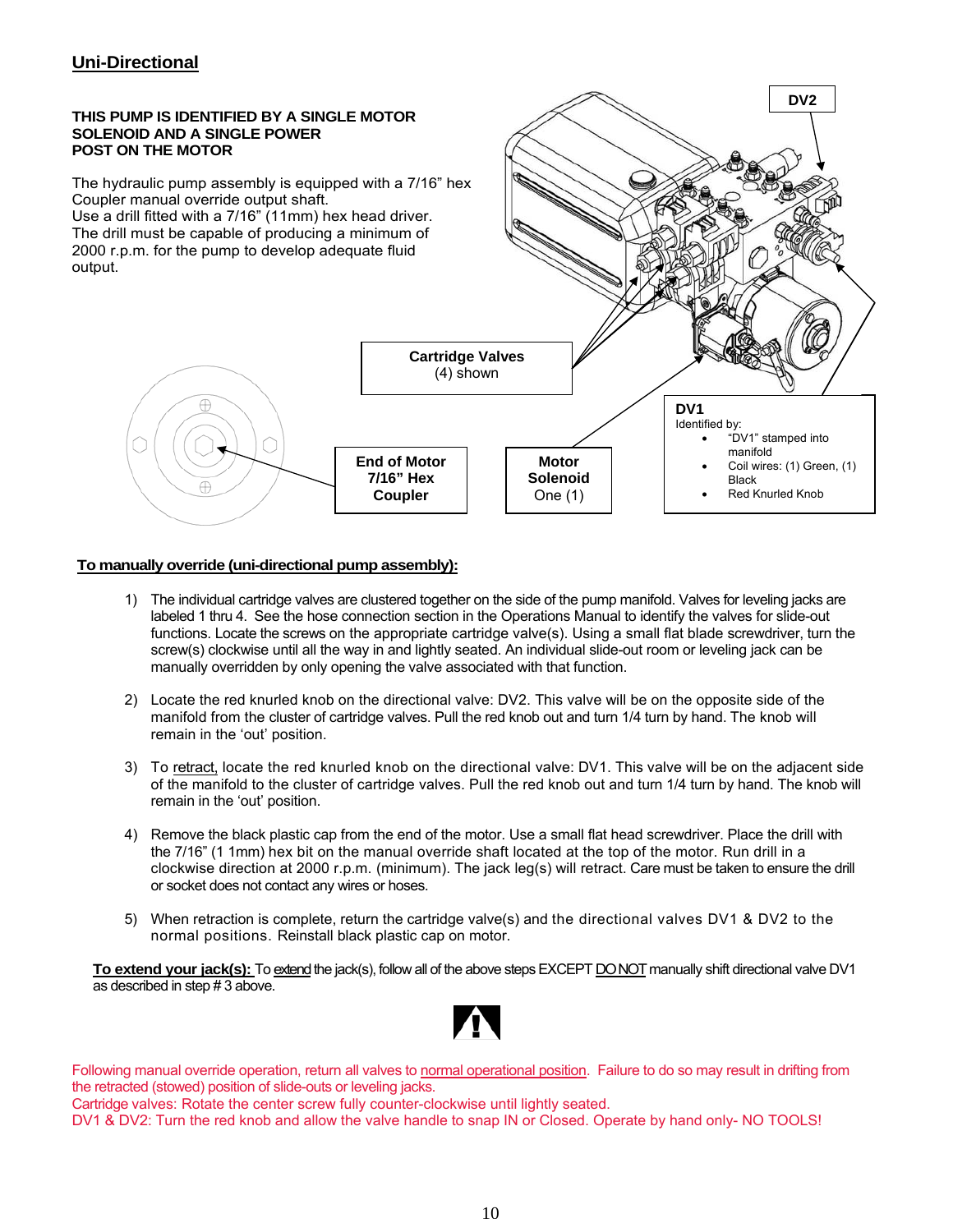# **Valve Identification/Hose Connections**

| Valve #- Function              | <b>Hose Label</b><br><b>Color-Extend</b> | <b>Hose Label</b><br><b>Color-Retract</b> | <b>Cartridge Valve</b><br><b>Wire Color</b> |
|--------------------------------|------------------------------------------|-------------------------------------------|---------------------------------------------|
| V1= Left Front Leveling Jack   | <b>Brown</b>                             | Brown w/ stripes                          | <b>Brown</b>                                |
| V2= Right Front Leveling Jack  | White                                    | White w/ stripes                          | White                                       |
| V3= Left Rear Leveling Jack    | Orange                                   | Orange w/ stripes                         | Orange                                      |
| V4= Right Rear Leveling Jack   | Yellow                                   | Yellow w/ stripes                         | Yellow                                      |
| V5= Slide-Out #1 (if equipped) | Green                                    | Green w/ stripes                          | Green                                       |
| V6= Slide-Out #2 (if equipped) | Purple                                   | Purple w/ stripes                         | Purple                                      |
| V7= Slide-Out #3 (if equipped) | Grey                                     | Grey w/ stripes                           | Grey                                        |
| V8= Slide-Out #4 (if equipped) | Red                                      | Red w/ stripes                            | Red                                         |



 $B = RETRACT$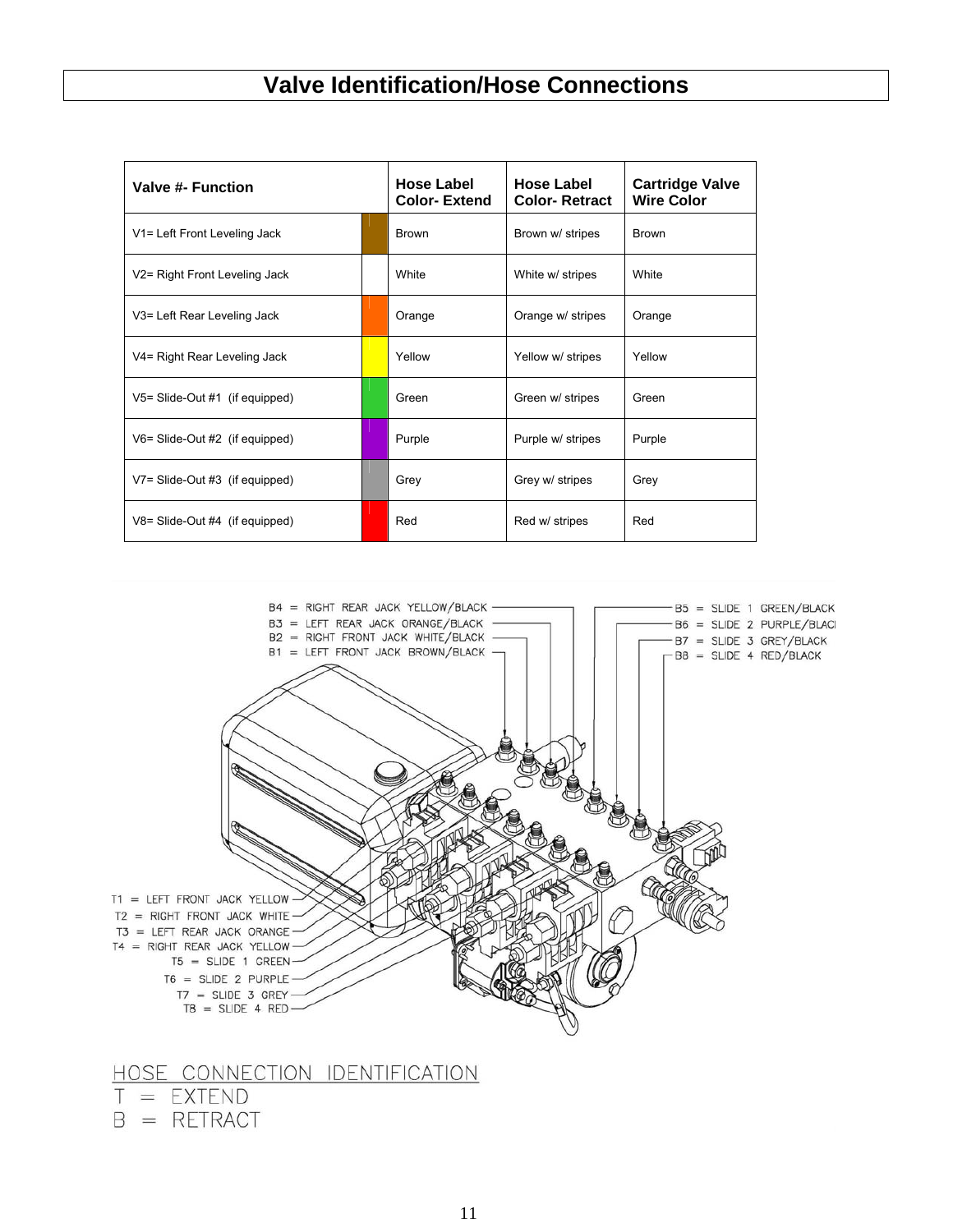# **Pump Assembly Wiring**

#### **Valve Wiring**



#### **Solenoid Wiring**



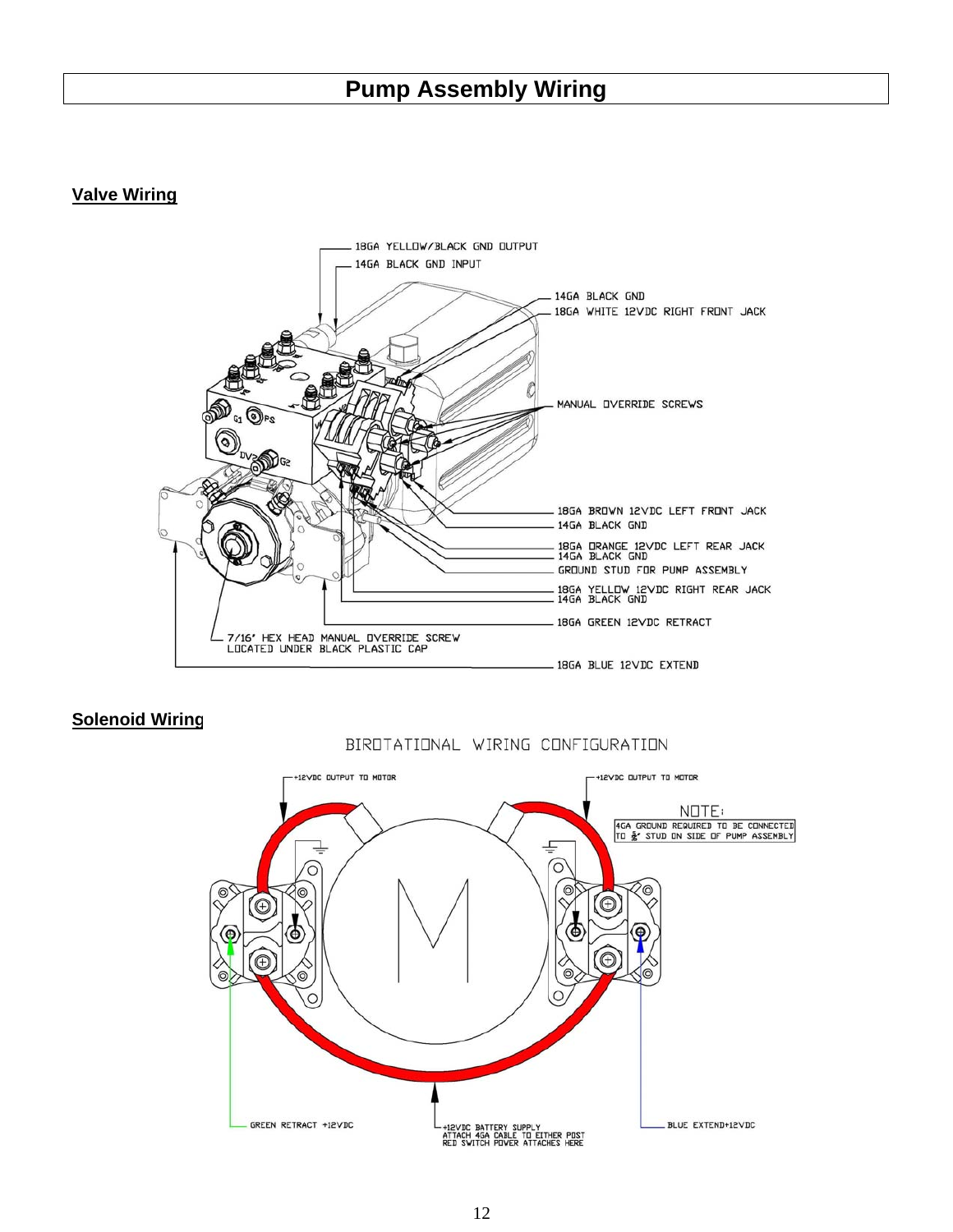**Troubleshooting Guide**

Symptom **Possible Cause** Corrective Action

| Keypad will not turn on                     | Blown fuse at pump harness or in fuse<br>panel     | Replace fuse                                                       |
|---------------------------------------------|----------------------------------------------------|--------------------------------------------------------------------|
|                                             | Faulty ground or power wire                        | Trace and repair                                                   |
|                                             | Low Battery Voltage                                | Charge chassis and/or coach<br>batteries                           |
|                                             | Defective Keypad or Controller                     | Call Equalizer Tech Support                                        |
|                                             | Defective Keypad harness                           | Trace and repair                                                   |
| Keypad turns on -<br>Jacks will not operate | Low Battery Voltage to Pump                        | Charge chassis and/or coach<br>batteries                           |
|                                             | Faulty electrical connection                       | Trace and repair                                                   |
|                                             | Defective Keypad or Controller                     | Call Equalizer Tech Support                                        |
|                                             | Defective pump motor or solenoid                   | Replace                                                            |
|                                             | Other system defect                                | Call Equalizer Tech Support                                        |
| Jacks will retract but will not extend      | Low Battery Voltage to Pump                        | Charge chassis and/or coach<br>batteries                           |
|                                             | Park Brake not set                                 | Set park brake                                                     |
|                                             | System Null not set                                | Set Null                                                           |
|                                             | Anti-Twist Software Protocol has been<br>Initiated | Lower opposite side of coach and/or<br>Re-set Null and Level Coach |
|                                             | Ignition Switch in wrong position                  | Check and change as needed                                         |
|                                             | Defective Keypad or Controller                     | Call Equalizer Tech Support                                        |
|                                             | Faulty electrical connection                       | Trace and repair                                                   |
|                                             | System Defect                                      | Call Equalizer Tech Support                                        |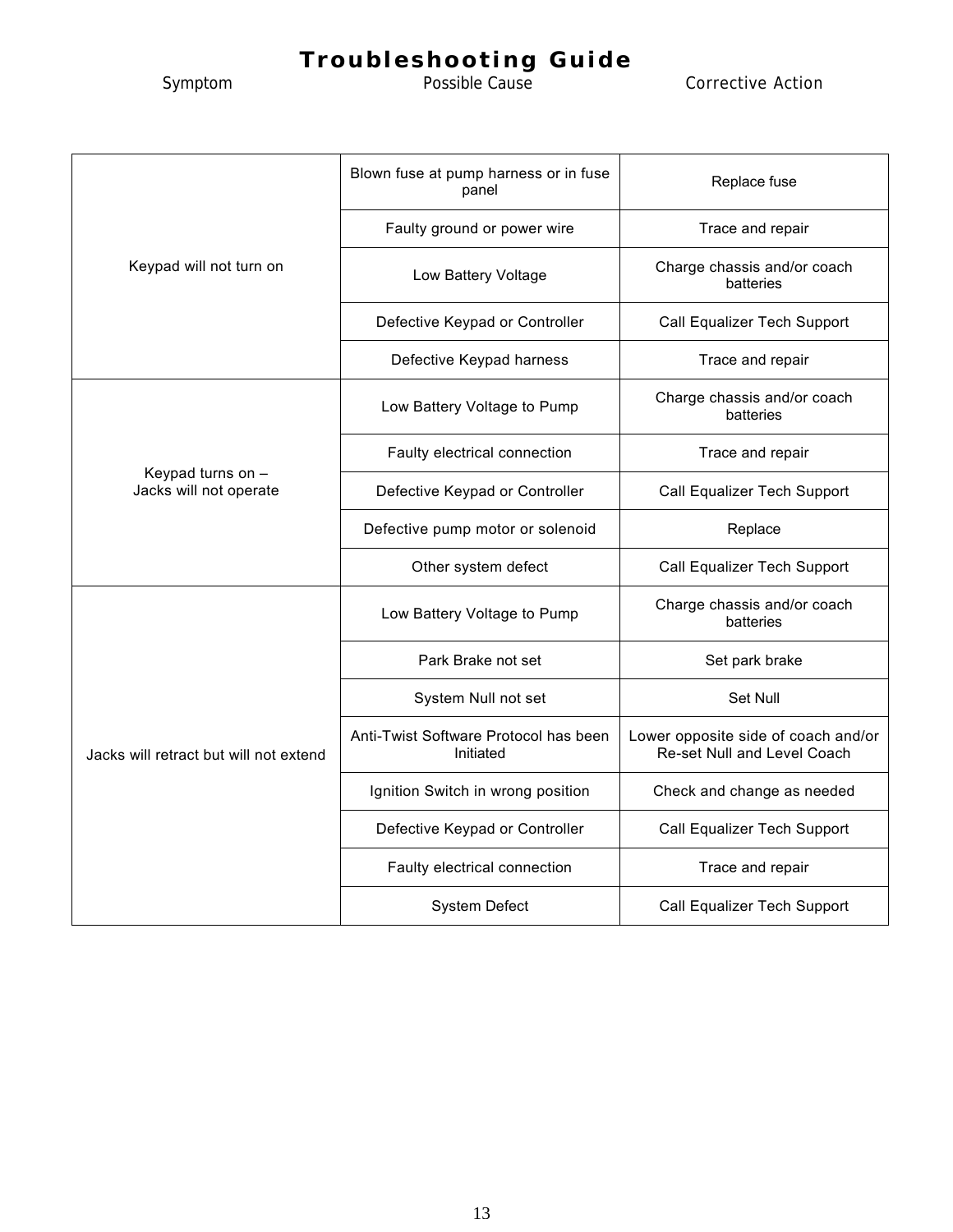**Troubleshooting Guide**

Symptom **Possible Cause** Corrective Action

| Jacks will extend but will not retract | Low battery voltage                                  | Charge chassis and/or coach<br>batteries |
|----------------------------------------|------------------------------------------------------|------------------------------------------|
|                                        | Incorrect hose connection at pump<br>or jack         | Trace and repair                         |
|                                        | DV1 -- faulty wire or valve                          | Check and repair                         |
|                                        | Defective Keypad or Controller                       | Call Equalizer Tech Support              |
| AUTO-LEVEL™ will not level             | System Null not set                                  | Set Null                                 |
|                                        | Controller installed improperly or<br>has moved      | Check controller orientation             |
|                                        | Ignition Switch in wrong position                    | Check and change as needed               |
|                                        | Damaged or defective Keypad harness                  | Call Equalizer Tech Support              |
|                                        | Defective Keypad                                     | Call Equalizer Tech Support              |
|                                        | Other System Defect                                  | Call Equalizer Tech Support              |
| AUTO-LEVEL™ stops mid-cycle            | Low battery voltage                                  | Charge chassis and/or coach<br>batteries |
|                                        | Excessive vehicle motion during<br>leveling sequence | Reset Control Panel and re-try           |
|                                        | System Null not set                                  | Set Null                                 |
|                                        | Damaged or defective Controller                      | Check and replace                        |
|                                        | Damaged or defective Keypad harness                  | Call Equalizer Tech Support              |
|                                        | Other System Defect                                  | Call Equalizer Tech Support              |
| Jack LED's on panel stay on            | Defective Pressure Switch or wiring                  | Trace and repair or replace              |
|                                        | Defective Keypad Harness                             | Trace and repair or replace              |
|                                        | Defective Keypad                                     | Call Equalizer Tech Support              |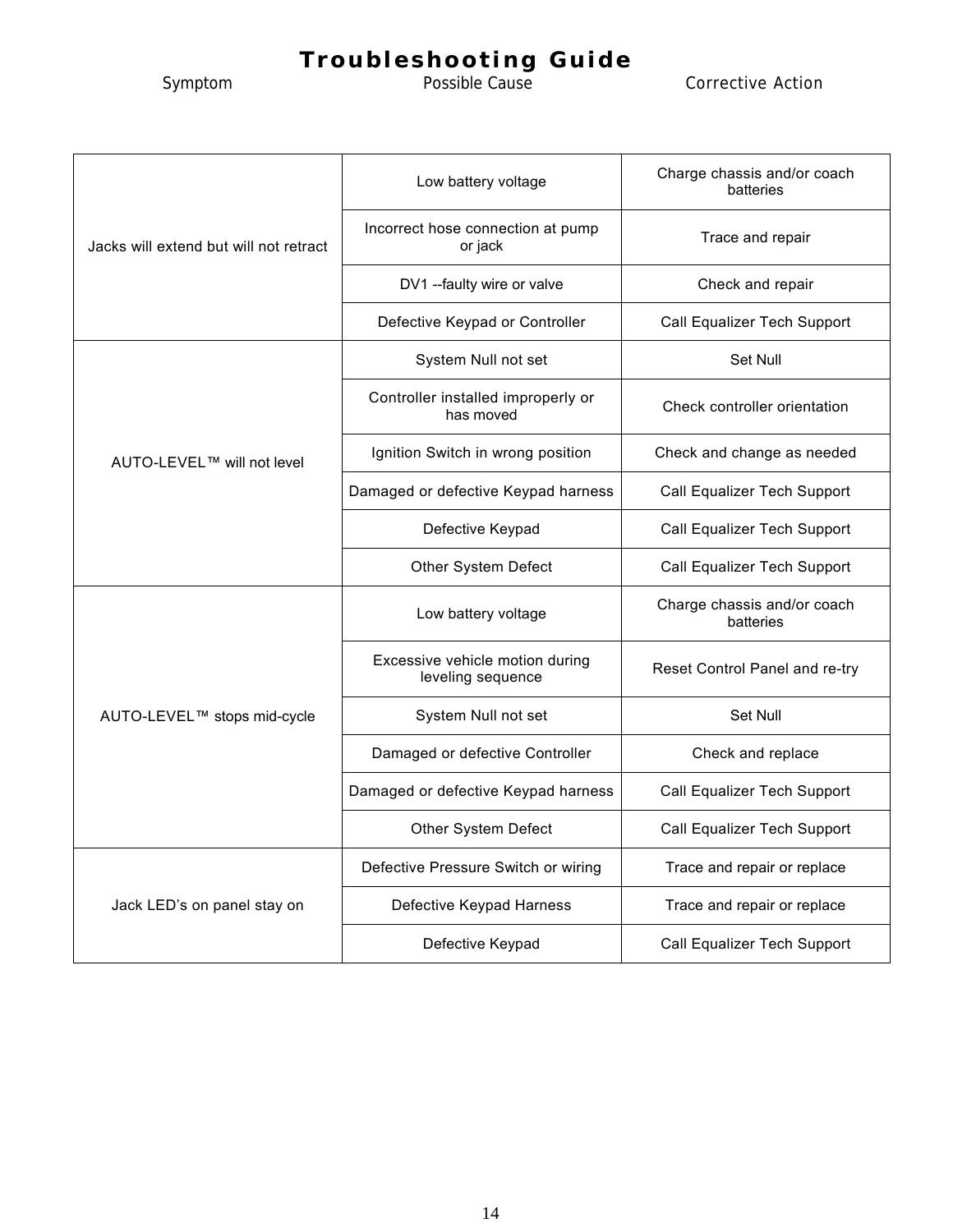**Troubleshooting Guide**

Symptom **Possible Cause** Corrective Action

| Hydraulic pump inoperative                                     | Low battery voltage                                 | Charge chassis and/or coach<br>batteries                                |
|----------------------------------------------------------------|-----------------------------------------------------|-------------------------------------------------------------------------|
|                                                                | Blown fuse or breaker in fuse panel                 | Replace fuse or reset breaker                                           |
|                                                                | Faulty electrical connection                        | Trace and repair                                                        |
|                                                                | Defective pump motor or solenoid                    | Replace                                                                 |
| Jack(s) bleed down from leveled<br>position or stowed position | Air in hydraulic system                             | Purge air                                                               |
|                                                                | External fluid leak                                 | Trace and repair                                                        |
|                                                                | Defective valve in pump                             | Clean or replace valve                                                  |
|                                                                | Defective jack                                      | Replace jack                                                            |
| Jack(s) are jerky when retracting                              | Air in the system                                   | Purge air                                                               |
|                                                                | Fluid level low                                     | Check fluid level and add as<br>necessary                               |
| Jack(s) will not retract from full<br>extension                | Low Battery Voltage at Pump                         | Charge chassis and/or coach batteries                                   |
|                                                                | Low battery voltage or poor ground to<br>Keypad     | Charge chassis and/or coach<br>batteries and ensure proper<br>grounding |
|                                                                | Damaged or defective harness from<br>Keypad to pump | Trace and repair                                                        |
|                                                                | Fluid level low                                     | Check fluid level and add as<br>necessary                               |

*Avoid the most common issues! Always ensure & verify proper charge on the batteries!* 

### **Proper and adequate grounding of the pump is essential!**

*90% of the phone calls we receive are found to be a discharged battery or poor ground!* 

If your problem is not listed or persists, call Equalizer Systems at (800) 846-9659. Please gain prior authorization for warranty service or repair.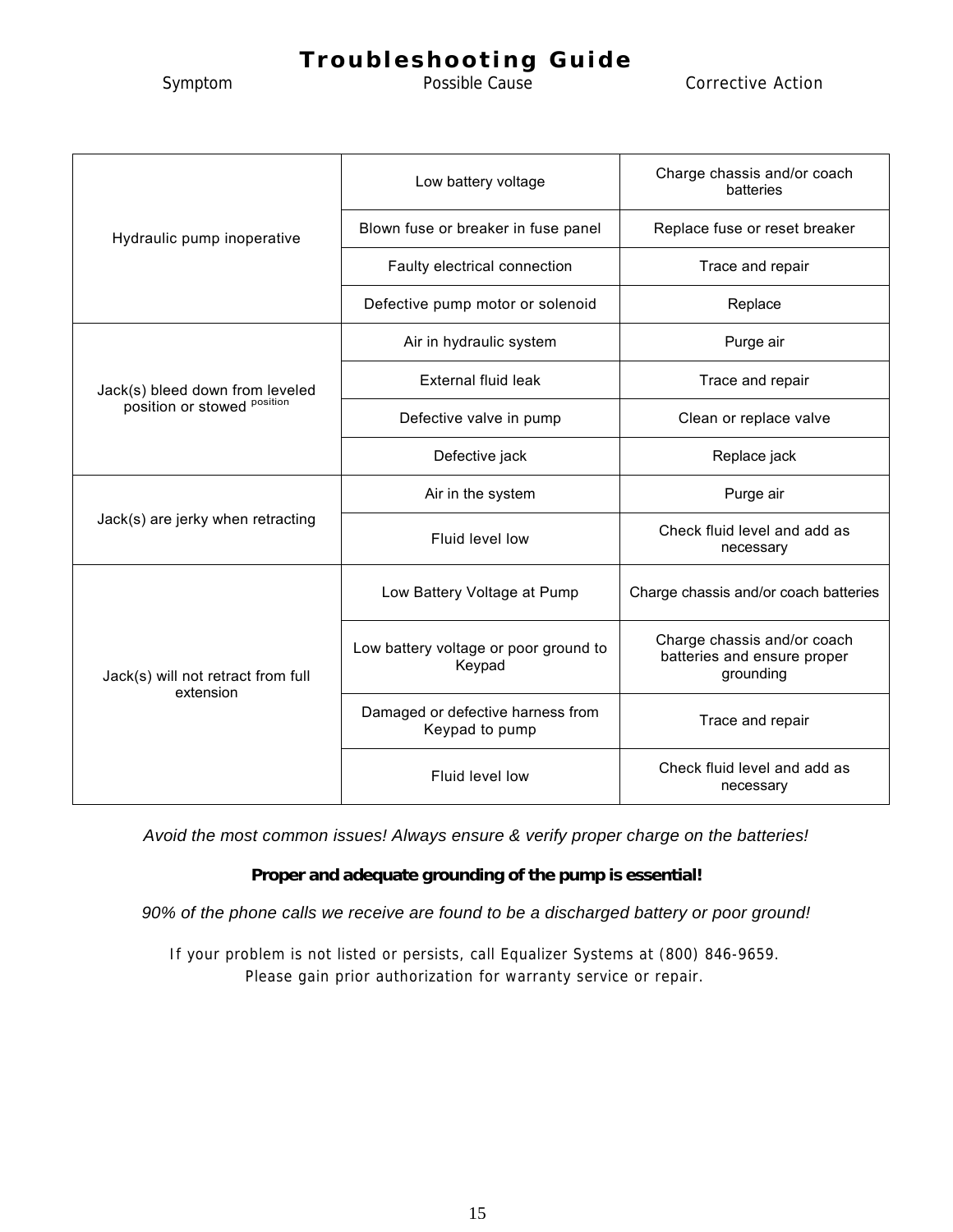

# **Limited Warranty Policy**

#### **RV or Vehicle Manufacturer Installed Systems or Components:**

1. Only warranty claims with prior written or verbal authorization from Equalizer Systems will be recognized, all other claims will be denied.

2. Equalizer Systems warrants slide out and leveling system components for a period of three years from the date of original sale of the vehicle. This warranty covers defects in material and workmanship only. Equalizer Systems is not liable for any damage due to abuse, neglect, misuse, negligence, misapplication, error of operation, accidental or purposeful damage or damage due to an "act of God" such as, wind or rain damage, flood, lightning or other natural occurrence of the like. Equalizer Systems limited warranty is applicable to the Equalizer Systems components only and does not apply to the vehicle, apparatus or property to which it is attached. Warranty parts will be shipped at no charge if the repair is authorized by an Equalizer Systems representative. Purchased components used in authorized warranty repairs will be reimbursed at the original purchase price.

3. Labor and freight expenses due to warrantable parts defects or workmanship will be reimbursed for a period of one year from the date of original sale of the vehicle. Freight expenses will either be prepaid by Equalizer Systems or reimbursed at the UPS Ground rate only. Any additional shipping charges or requirements are the obligation of the vehicle owner or service center performing the warranty repair. The owner or service center's obligation may include overseas shipping charges, border fees, brokerage fees and any other additional fee of the like.

4. Warranty labor will be reimbursed only for claims that have prior written or verbal authorization from an Equalizer Systems representative. Warranty labor compensation is required to correspond with the "Warranty Parts Replacement Time Guideline" published by Equalizer Systems. Any warranty repair not listed on this guideline will require prior authorization from an Equalizer Systems representative. A reasonable time allowance will be determined by the Equalizer Systems representative. Any warranty repair that is not listed on this guideline that is performed without prior authorization will be denied without exception. Time associated with learning about the repair or excessive diagnostic and installation time will not be reimbursed. Warranty labor will be reimbursed at the authorized service center's published shop rate if the rate is reasonable for that region. Overtime labor will not be reimbursed without exception.

5. Labor, parts and freight credit (if applicable) will be sent after the parts are tested and the warranty claim is validated. Returned parts that are found to be in normal operating condition are not warrantable and will be charged to the owner or service center. Equalizer Systems reserves the right to charge back the service center for labor claim payments previously submitted if the installation of the warranted part is found to be inadequate at a later date.

6. Claims will be denied if the date submitted is greater than 30 days from the repair date.

7. Prior authorization is required before parts may be sent back to Equalizer Systems. A Return Authorization Number is required for items to be accepted.

8. Complete systems are not warranted unless authorized by an Equalizer Systems representative. There are absolutely no exceptions to this clause.

9. This warranty begins upon the original sale date of the vehicle and is transferable, with limitation, to subsequent owners upon furnishing the original sale date of the vehicle and proof of purchase. Only the remainder of the three year parts warranty is applicable. Warranty labor and freight are only applicable to original owner of the vehicle.

10. Equalizer Systems is not liable for loss of time, manufacturing costs, labor material, loss of profits, direct or indirect damages incurred by the vehicle manufacturer.

11. Excessive warranty labor resulting from inadequate access to the Equalizer Systems product will not be reimbursed.

12. Equalizer Systems will not pay a markup on warranty parts unless required by law.

13. Travel expenses, hotel, telephone, fuel or any other expenses of the like are not covered under warranty.

#### **Replacement Parts:**

1. Replacement parts are warranted under the same guidelines listed above for the remainder of the original warranty or 90 days, whichever is longer. Proof of warranty repair date and original vehicle purchase date are required.

No additional warranties, expressed or implied, are authorized by Equalizer Systems

This warranty voids all previous issues. Questions concerning this warranty should be directed to:

Equalizer Systems P.O. Box 668 Elkhart, IN 46515 (800) 846-9659 (574) 266-6083 fax

01/26/06